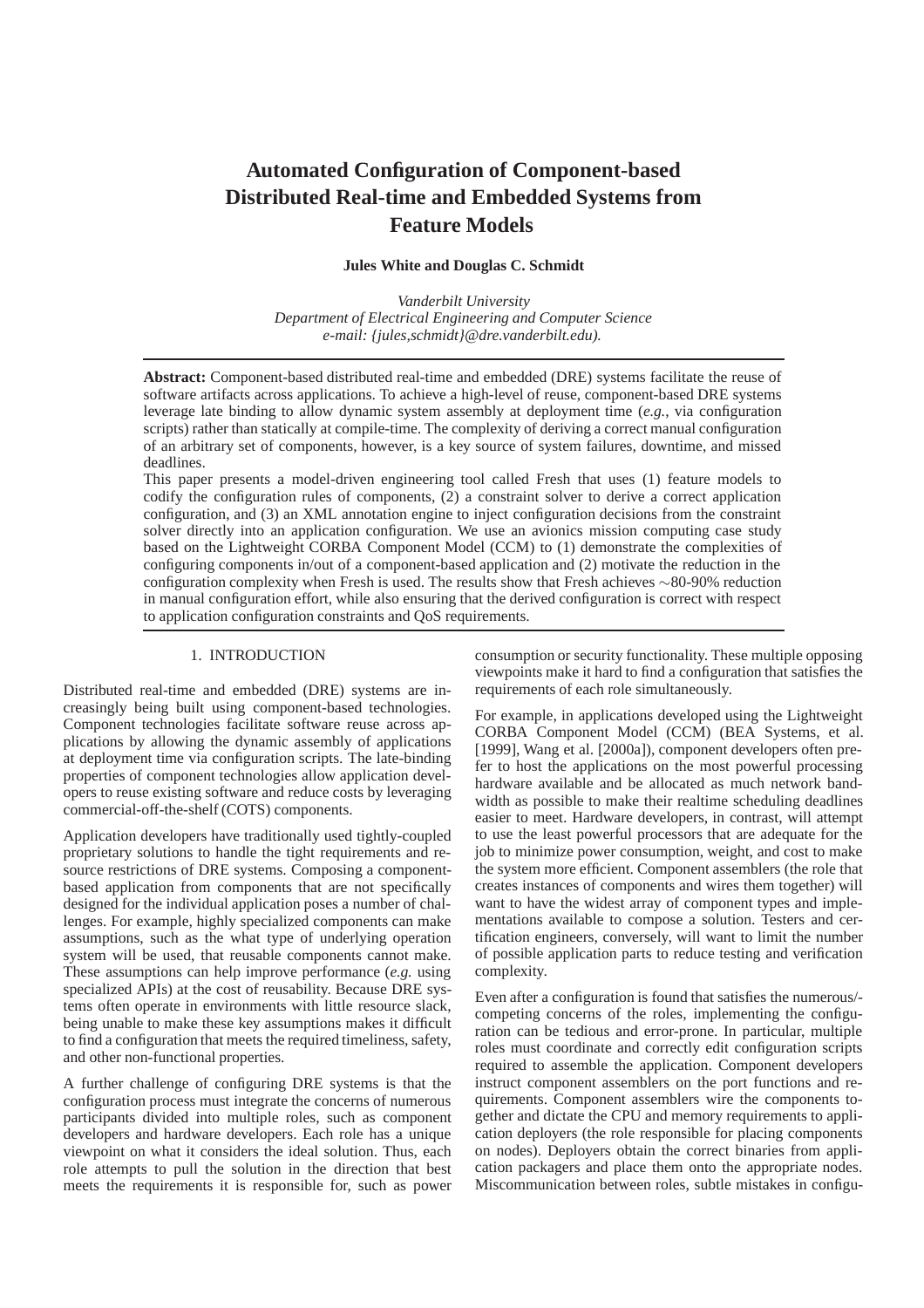ration scripts, and other hard-to-diagnose errors can allow configuration errors to creep into applications and are thus a major contributor to application failure (D. Oppenheimer [2003]).

This paper extends our previous work White et al. [2007a] on simplifying the configuration of enterprise Java applications. We include new contributions that show how our original Javabaed approach can be generalized to other types of componentbased systems. In particular, the paper shows the complexity of configuring DRE component-based systems through a Lightweight CCM avionics application. We demonstrate how the same challenges that plague enterprise Java configuration extend into DRE component-based systems (and are possibly even more challenging). Moreover, the paper presents results showing that the same reductions in manual configuration effort we achieved applying Fresh to enterprise Java can be obtained by applying Fresh to Lightweight CCM.

At the heart of our approach is a model-driven engineering (MDE) tool called *Fresh* that is designed to reduce the complexity of deriving a correct application configuration and implementing the configuration in configuration scripts. Fresh simplifies and improves the correctness of configuring DRE component-based applications by:

- (1) Capturing configuration rules through feature models, which describe application variability in terms of differences in functionality.
- (2) Translating an application's feature models into a constraint satisfaction problem (CSP) and using a constraint solver to automatically derive a correct application configuration for a requirements set,
- (3) Facilitating configuration optimization for a requirements set by providing a configurable cost function to the constraint solver to select optimal configurations, and
- (4) Providing an XML configuration file annotation language that allows it to inject configuration decisions into configuration scripts directly and reduce configuration implementation errors.

Fresh uses feature models (Kang et al. [1990]) to describe the rules for configuring an application. Feature modeling can be used to describe an application's configuration rules in terms of variations in functionality. For example, an avionics mission computing application that could be built using different satellite positioning systems could be described by feature models in terms of its:

- (1) Variations in functional capabilities (*e.g.*, GPS vs. Galileo satellite positioning sensors),
- (2) Variations in non-functional properties (*e.g.*, processor power consumption, weight, etc.), and
- (3) Constraints between features (*e.g.*, ARM binaries for the Galileo positioning sensor require an ARM processor)

Feature modeling provides an intuitive model for describing application variability and has been applied to a number of domains ranging from automobiles Nechypurenko et al. [2007] to applications for mobile phones White et al. [2007b]. Deriving a valid configuration from a feature model involves:

- (1) Selecting required features (*e.g.*, Galileo),
- (2) Selecting features corresponding to the capabilities of the target platform (*e.g.*, ARM), and
- (3) Deriving any remaining features needed to create a complete and valid configuration (*e.g.*, ARM Galileo binaries)

The remainder of this paper is organized as follows: Section 2 presents a component-based avionics application, called BasicSP, which we use as a motivating example of a DRE system throughout the paper; Section 3 describes the challenges of configuring the BasicSP application; Section 4 introduces Fresh and describes how it addresses the challenges of configuring component-based applications in DRE systems; Section 5 presents empirical results of applying Fresh to the configuration of BasicSP and shows that Fresh produces ∼80-90% decrease in configuration effort; and Section 6 presents concluding remarks.

### 2. AVIONICS APPLICATION EXAMPLE OF A DRE **SYSTEM**

As a representative example of a component-based DRE system, we use the BasicSP scenario, which is based on the Boeing Bold Stroke avionics mission computing platform (Sharp and Roll  $[2003]$ ) shown in Figure 1. The BasicSP application in-



Fig. 1. Architecture of the BasicSP Avionics Example

cludes several Lightweight CCM components. One component is an avionics navigational display that receives updated airframe position coordinates from a positioning sensor. The rate generator component sends out a periodic pulse that causes the positioning sensor to update its current coordinates. Once the coordinates are updated, the positioning sensor sends a ready signal to the display component to update its coordinates.

Lightweight CCM supports the deployment and configuration of components based on XML configuration files. An emerging trend in the development of avionics systems is to use component-based middleware along with a product-line architecture (PLA) (Clements and Northrop [2002]). A PLA consists of a group of core assets, such as reusable software components and test cases, and a set of rules for composing the assets into a product variant. When an application for a new set of requirements is needed, an application variant is configured from the reusable assets to meet the new requirement set. A PLA helps reduce development costs by reusing existing core assets and codifying the process of correctly configuring assets into an application variant.

**The BasicSP product-line.** To demonstrate the complexity of declaratively configuring a set of assets into a variant, we created a product-line from the BasicSP example. The modified BasicSP example includes multiple satellite-based positioning systems that can be leveraged as the positioning sensor to provide the coordinates of the airframe. Moreover, the productline includes different variations in the processors that can be leveraged to run the rate generator, positioning sensor, and display.

Configuring a variant from the BasicSP product-line involves several participants divided into different roles (Wang et al.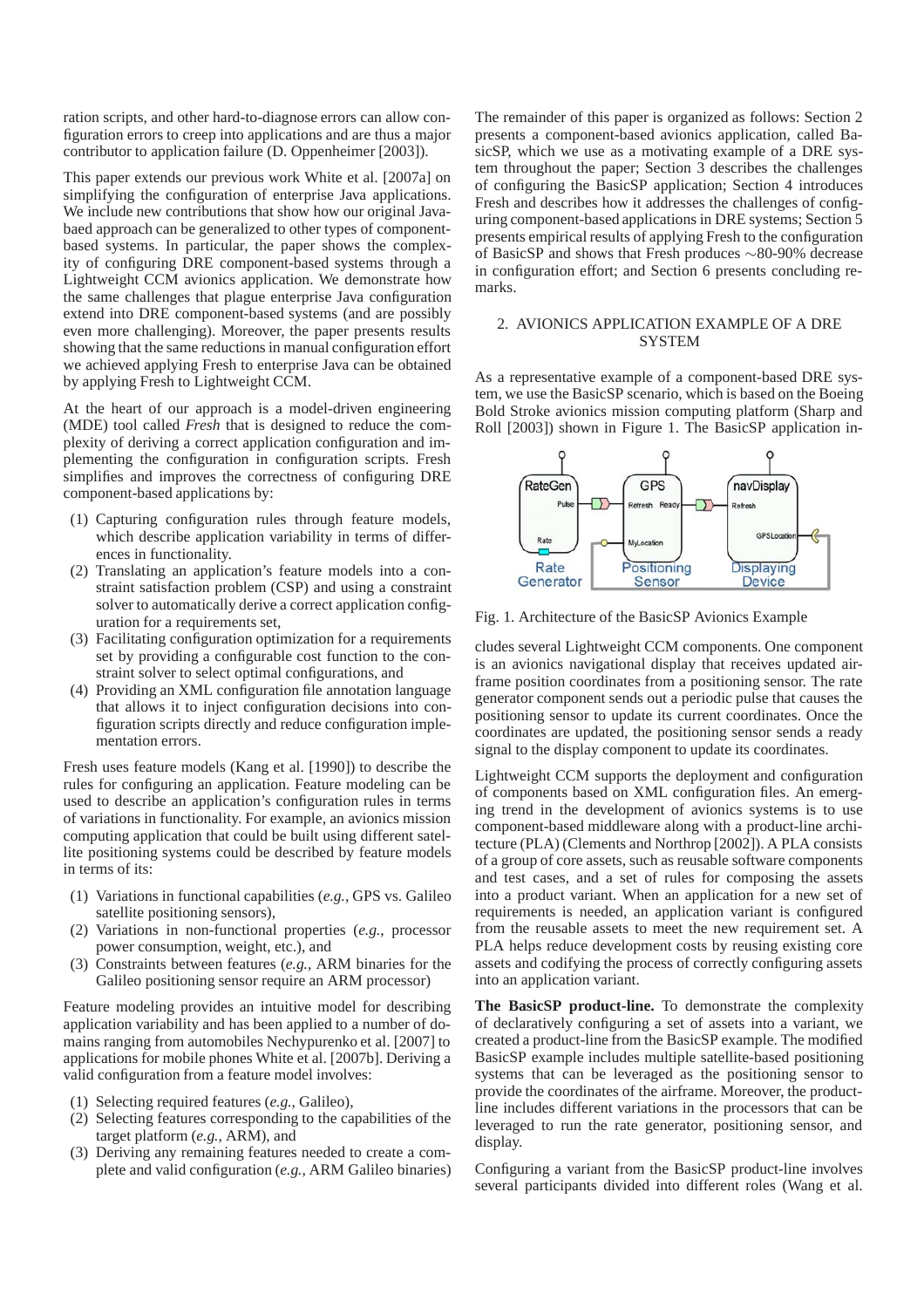[2000b]). For example, component developers are responsible for producing software components, application assemblers composes software components into applications, application deployers determine which processing units host which components, and infrastructure developers determine what processing units are available in the airframe. Each role has its own viewpoint and concerns regarding the properties of the configuration. For example, component developers are focused on the functional aspects of the components and their real-time scheduling, whereas infrastructure developers are geared towards the weight, power consumption, and cost of the available processing units.

A valid BasicSP variant must integrate the concerns of each viewpoint into a functioning application. To codify the rules for configuring a proper variant, we produced feature models that relate how the different points of application variability (such as the number and types of processing units) affect each other (*e.g.*, the available processing power will restrict the components that can be used). Feature modeling describes an application's points of variability in terms of variations in functional and non-functional capabilities. Moreover, feature modeling provides a method of codifying the rules that restrict how selecting one feature affects how other features can be selected.

**An overview of the BasicSP feature modeling notation.** Figure 2 shows the feature model for BasicSP. BasicSP requires the *Rate Gen*, *Position Sensor*, and *Display* features, which is denoted by the filled oval above each of these features. Moreover, BasicSP requires one to three processors, which is denoted by the "[1..3]" cardinality label applied to the Processor feature. Figure 3 contains additional feature modeling notations. The



Fig. 2. Feature Model of BasicSP

*Rate* feature requires exactly one (an XOR relationship) of the features *20hz*, *25hz*, and *30hz*. Finally, Figure 6 contains the



Fig. 3. Feature Model of the RateGen

notation for optional features. The *x86* feature can (but is not required to) include the *GPS* feature, which is denoted by the unfilled oval.

# 3. CHALLENGES OF CONFIGURING COMPONENT-BASED APPLICATIONS FOR DRE **SYSTEMS**

This section outlines the key challenges of configuring a component-based application (such as BasicSP) for DRE systems (such as avionics mission computing). In general, it is



Fig. 4. Feature Model of the Available Satellite Systems



Fig. 5. Feature Model of the Processor Options for BasicSP



Fig. 6. Feature Model of the Packaging Options for BasicSP

hard to configure component-based applications for DRE systems due to the numerous competing concerns, such as balancing processor power consumption against required processing power. This problem is exacerbated by the multiple roles and viewpoints in the configuration process.

# *3.1 Challenge 1: Configuration Complexity*

Each configuration choice in a component-based application may affect numerous other decisions that can be made by other roles. In many cases, no formal documentation of these cause/effect relationships exists. Even when semi-formal documentation, (*e.g.*, feature models) exists, the large number of components, numerous cause/effect relationships, and complex global constraints (*e.g.*, limitations on available memory), make it hard to derive a valid configuration manually.

In the BasicSP application, for example, selecting the GPS component has numerous side effects on further configuration decisions. The total number of CPU Units consumed per second cannot exceed the rated CPU Units per second of the processors. If the GPS component is selected along with a RateGen at 25hz, the GPS component will consume 27.5 CPU Units on its host. This combination of a GPS at 25hz precludes using the x86 based processor.

The problem with the feature combination outlined above, however, is that there are no binaries to run the GPS component on the ARM processor. Although the configuration appears correct, a subtle combination of a resource constraint and a packaging limitation (that may not be realized until deployment time) makes the combination invalid. These long chains of cause/effect relationships are hard to predict and handle manually.

# *3.2 Challenge 2: Incorrect configuration implementation*

Configuring a component-based application involves correctly editing numerous configuration files (*e.g.*, CCM XML deploy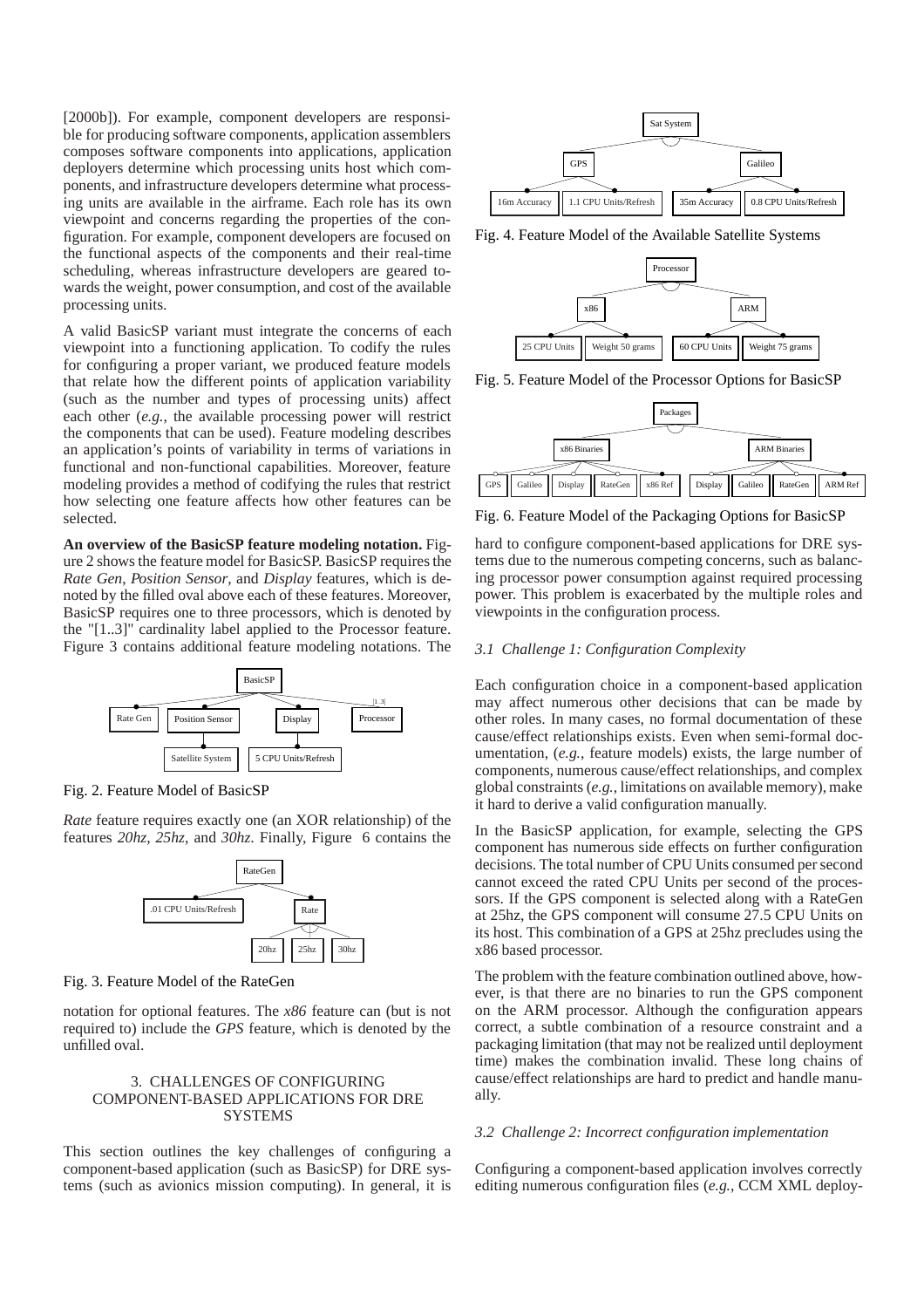ment descriptors), preparing the target infrastructure (*e.g.*, installing required libraries and starting supporting processes), and installing the application's own binaries on its target hosts. These configuration tasks are spread across multiple roles participating in the application's configuration. For example, the application deployer will install the application's binaries on the correct hosts and the application assembler will create the XML configuration files specifying how to connect components together.

The BasicSP example uses multiple XML deployment descriptors, which provide standardized Lightweight CCM mechanisms to specify configuration directives. Numerous changes must be made to BasicSP's XML deployment descriptor, however, to change the satellite system used as a position sensor. First, the specification of the component used to implement the position sensor must be changed (performed by component assemblers). The new implementation specification of the position sensor must also include the ids of its associated implementation artifacts (*e.g.*, dynamic link libraries). The ids for these artifacts are produced by component packagers. If the new position sensor uses a different interface than the previous position sensor, the component assembler must also update the wiring of the components by changing the ports and facets involved in the position sensor's refresh signal, the display's coordinates input, and the display's refresh signal.

The numerous configuration activities that must be coordinated across the various participating roles makes manual configuration of a component-based application tedious and errorprone. Simple mistakes, such as packaging the application with binaries for the wrong processor architecture, can cause the application to crash at launch. More subtle mistakes, such as accidentally using the identifier for the 30hz RateGen instead of the 20hz RateGen, will produce an application that launches correctly but fails under load. Figure 7 shows the multiple dependencies between roles responsible for configuring BasicSP. As shown in this figure, coordinating multiple roles and execut-



Fig. 7. Configuration Dependencies between Roles for BasicSP ing a complex configuration is tricky.

# 4. SOLUTION APPROACH: AN AUTOMATED CONFIGURATION ENGINE FOR LIGHTWEIGHT CCM APPLICATIONS

This section describes the *Fresh* configuration engine and how it addresses the challenges of configuring component-based applications for DRE systems described in Section 3.

# *4.1 Capturing Configuration Rules in Feature Models*

One of the key steps towards correctly configuring a componentbased application is to capture the rules for configuring the application. Fresh uses feature models (Kang et al. [1990]) to describe the rules for configuring an application.

Fresh's feature modeling language is implemented as both a textual Domain-Specific Language (DSL) and a graphical modeling tool in Eclipse. The graphical modeling tool is based on top of the Generic Eclipse Modeling System (GEMS) (Nechypurenko et al. [2007]), which is an MDE tool for rapidly creating diagram-based modeling tools from a metamodel.

### *4.2 Automating Configuration Derivation*

In addition to providing an intuitive interface for documenting configuration rules, previous research (Benavides et al. [2005]) has demonstrated reductions from feature models to constraint satisfaction problems (CSPs). Once a CSP formulation of a feature model has been obtained, a constraint solver can be used to derive a correct application configuration. Using a constraint solver to derive an application solver addresses Challenge 1 from Section 3 by eliminating manual derivation. Moreover, using a constraint solver to derive an application configuration has the following benefits over a manual configuration process:

- The correctness of derived configurations is guaranteed with respect to application constraints,
- The solver can identify if no valid solution exists that meets the requirements,
- A cost function can be used to select a configuration that optimizes key properties of the solution,
- No manual effort is required to reconcile the complex cause/effect relationships described in Section 3.1, and
- The solver can find a solution that reconciles opposing viewpoints and concerns involved in configuration (if such a solution exists).

A missing element of existing mechanisms for translating feature models into CSPs and satisfiability problems (Mannion [2002]), is that these approaches do not take into account resource constraints, which are important in DRE systems. In previous work (White et al. [2007a]), we have extended the work in (Benavides et al. [2005]) to incorporate resource constraints and show that it is feasible to consider them for certain size problems. The exact upper bound on a feasible resource problem varies from problem instance to problem instance but is typically not a limitation of automated configuration from CSPs.

### *4.3 Configuration Injection*

Along with the difficulty of deriving a valid configuration, Section 3 described the complex coordination needed to implement a valid configuration in an application's configuration scripts. To help decrease the complexity of implementing a configuration, Fresh includes an XML configuration file annotation language that can be used to inject a derived configuration directly into an application's configuration files.

Fresh's configuration annotation language includes a number of annotations that can be used to match an XML configuration file to a derived solution, including mechanisms for: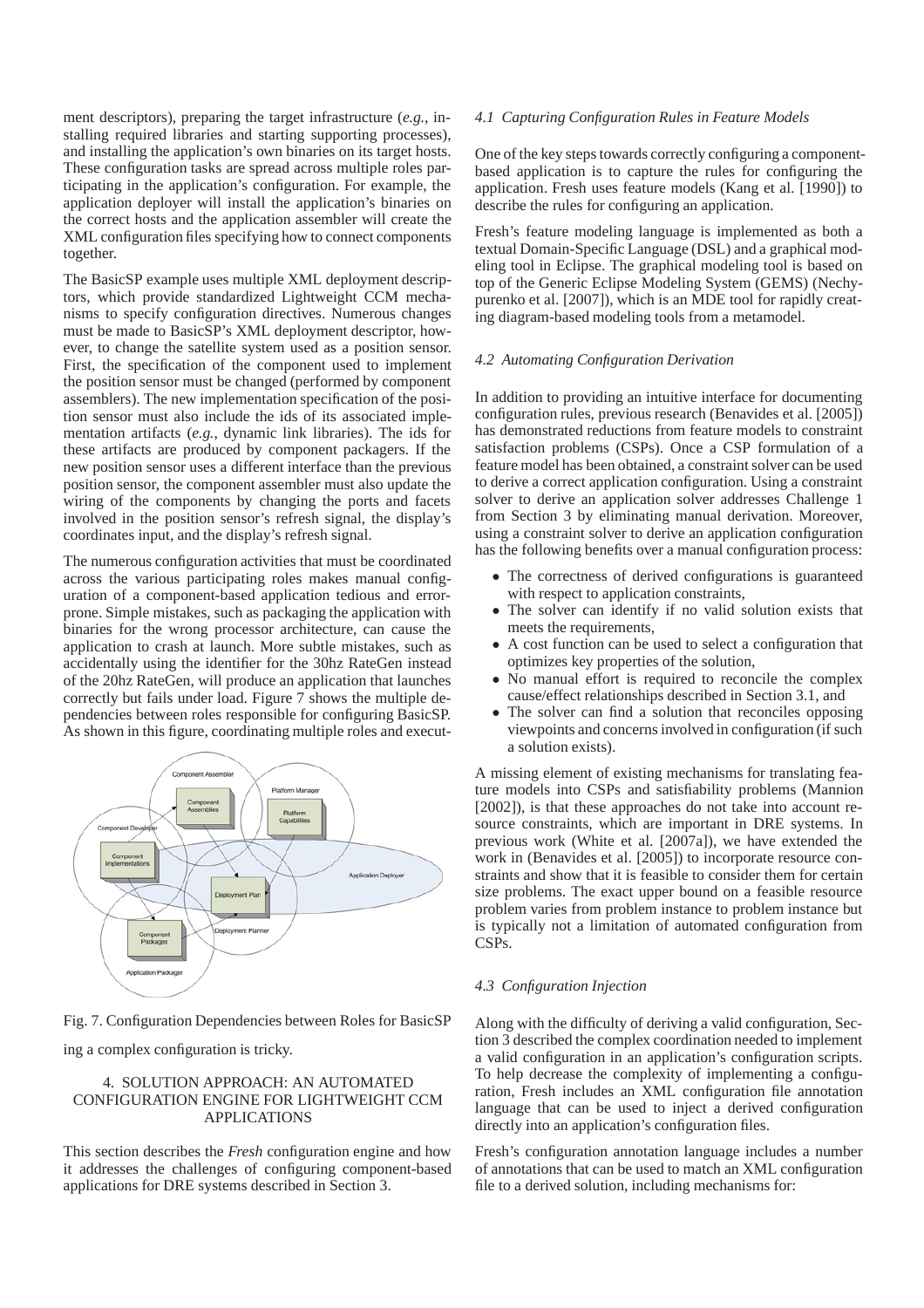- (1) Inserting different attribute values based on the selected feature set,
- (2) Removing configuration sections,
- (3) Conditionally inserting configuration sections based on the selection of specific feature combination, and
- (4) Performing template-based duplication of configuration directives for specific feature types.

Fresh's annotation language is based on XML comments and does not change the structure or semantics of the original configuration language, as can be seen in Figure 8. If the application must be configured without Fresh in certain circumstances, therefore, the Fresh annotations need not be removed to configure the application normally. By automatically injecting configuration decisions directly into XML configuration scripts, Fresh significantly reduces manual configuration effort, and configuration errors, as shown in Section 5.





A final benefit of directly injecting configuration decisions into application configuration files is that the bindings for each configuration decision can be unit tested. For example, a unit test can be built to ensure that when the GPS component in BasicSP is selected, the correct XML configuration directives in the component deployment descriptor are produced. After validating the injection of each feature into the configuration files, application developers can be certain that future configurations involving the tested features will be implemented correctly.

With a manual configuration process, conversely, each time a new configuration is produced the configuration files must be checked to ensure that no mistakes are made. In some cases, an application may be delivered to customer who are responsible for properly implementing a configuration, which they may not do correctly. Using Fresh's automated approach, in contrast, enables customers that receive an application to ensure it is configured correctly to meet its requirements.

# 5. EMPIRICAL RESULTS

To demonstrate the reduction in manual configuration complexity provided by Fresh, this section evaluates a scenario in which the BasicSP example from Section 2 has the position sensor changed from GPS to Galileo. In this scenario, BasicSP has a base deployment descriptor (the out-of-the-box descriptor included with the CIAO Lightweight CCM container implementation) that must be modified to:

- (1) Add the required implementation of Galileo,
- (2) Create an instance of the Galileo component,
- (3) Connect the Galileo component to the RateGen and Display, and
- (4) Add Galileo to the deployment plan by specifying its servant, executor, and stub along with their associated implementation artifacts.

The Galileo and GPS position sensors possess the same basic functionality but name their ports/facets slightly differently. Thus, although the two can be swapped, their connections and

various deployment descriptor configuration lines must also be swapped. We evaluate the reduction in manual configuration complexity in terms of the total lines of configuration directives, total steps, possible points of where mistakes can be made, and total roles that must be coordinated to acheive the swap. Although we assert that using a constraint solver to derive configurations adds a mental complexity reduction, this cannot be quantified readily and is thus not included in our results.

A key characteristic that we evaluate is the number of possible steps at which a configuration error can occur. With a manual approach, each time a new configuration is produced, it must be tested to ensure that the configuration file producer has not made any errors, which adds significant overhead. With the Fresh approach, conversely, the injection of each feature into the configuration file can be unit tested. Once it is certified that Fresh correctly injects each feature into the configuration files, therefore, Fresh is guaranteed to produce a correct configuration.

As seen in the inital implementation section of Figure 9, the base configuration file for BasicSP contains 650 lines of configuration directives. Adding Fresh XML annotation directives,

| <b>Initial Implementation</b>                        | <b>Lines of Configuration Certifiable</b> |                        |
|------------------------------------------------------|-------------------------------------------|------------------------|
| BasicSP.cdp XML configuration script                 | 650 Y                                     |                        |
| <b>Fresh XML Annotations</b>                         | 22 Y                                      |                        |
| Fresh Feature Model Data                             |                                           | 8 Y                    |
| Fresh Binding Values                                 | 28 Y                                      |                        |
| <b>Total Added Fresh Configuration Lines</b>         | 58                                        |                        |
| % Increase in Lines of Configuration                 | 8.923076923                               |                        |
|                                                      |                                           |                        |
| <b>Manual Configuration Steps to Use Galileo</b>     | <b>Lines of Configuration Role</b>        |                        |
| Remove GPS Implementation                            |                                           | 7 Component Developer  |
| Remove GPS Alternate OS Implementation               |                                           | 7 Component Developer  |
| Remove GPS Instance                                  |                                           | 17 Component Assembler |
| Disconnect GPS from RateGen Pulse                    |                                           | 13 Component Assembler |
| Disconnect GPS from Display Refresh                  |                                           | 13 Component Assembler |
| Disconnect Display from GPS Coordinates              |                                           | 13 Component Assembler |
| Remove GPS Executor                                  |                                           | 17 Deployment Planner  |
| Remove GPS Servant                                   |                                           | 17 Deployment Planner  |
| Remove GPS Stub                                      |                                           | 6 Deployment Planner   |
| Remove GPS Executor - Alternate OS                   |                                           | 17 Deployment Planner  |
| Remove GPS Servant - Alternate OS                    |                                           | 17 Deployment Planner  |
| Remove GPS Stub - Alternate OS                       |                                           | 6 Deployment Planner   |
| Add Galileo Implementation                           |                                           | 7 Component Developer  |
| Add Galileo Alternate OS Implementation              |                                           | 7 Component Developer  |
| Add Galileo Instance                                 |                                           | 17 Component Assembler |
| Connect Galileo to RateGen Pulse                     |                                           | 13 Component Assembler |
| Connect Galileo to Display Refresh                   |                                           | 13 Component Assembler |
| <b>Connect Display to Galileo Coordinates</b>        |                                           | 13 Component Assembler |
| Add Galileo Executor                                 |                                           | 17 Deployment Planner  |
| Add Galileo Servant                                  |                                           | 17 Deployment Planner  |
| Add Galileo Galileo Stub                             |                                           | 6 Deployment Planner   |
| Add Galileo Executor - Alternate OS                  |                                           | 17 Deployment Planner  |
| Add Galileo Servant - Alternate OS                   |                                           | 17 Deployment Planner  |
| Add Galileo Stub - Alternate OS                      |                                           | 6 Deployment Planner   |
| Total                                                | 300                                       |                        |
|                                                      |                                           |                        |
| <b>Fresh Configuration Steps to Use Galileo</b>      | <b>Lines of Configuration Role</b>        |                        |
| <b>Change Required Features</b>                      |                                           | 1 Component Assembler  |
| <b>Invoke Fresh</b>                                  |                                           | 1 Component Assembler  |
| Total                                                | $\overline{2}$                            |                        |
|                                                      |                                           |                        |
| <b>Reconfiguration Cost of Manual Approach</b>       |                                           |                        |
| Lines of Configuration                               | 300                                       |                        |
| Steps                                                | 24                                        |                        |
| Possible Points of Errors                            | 24                                        |                        |
| Roles Involved                                       | 3                                         |                        |
| <b>Reconfiguration Cost of Fresh Approach</b>        |                                           |                        |
| Lines of Configuration                               | $\overline{2}$                            |                        |
| <b>Steps</b>                                         | $\overline{2}$                            |                        |
| Possible Points of Errors                            | $\overline{c}$                            |                        |
| Roles Involved                                       | 1                                         |                        |
|                                                      |                                           |                        |
| <b>Fresh Complexity Reduction Summary</b>            |                                           |                        |
| Fresh % Reduction in Configuration Lines             | 99.33333333                               |                        |
| Fresh % Reduction in Configuration Lines w/ Overhead | 80                                        |                        |
| Fresh % Reduction in Configuration Steps             | 91.66666667                               |                        |
| Fresh % Reduction in Possible Error Points           | 91.66666667                               |                        |
| Fresh % Reduction in Involved Roles                  | 66.66666667                               |                        |
|                                                      |                                           |                        |

# Fig. 9. Results of Configuring BasicSP with Fresh vs. a Manual Approach

building a simple feature model of BasicSP, and creating values